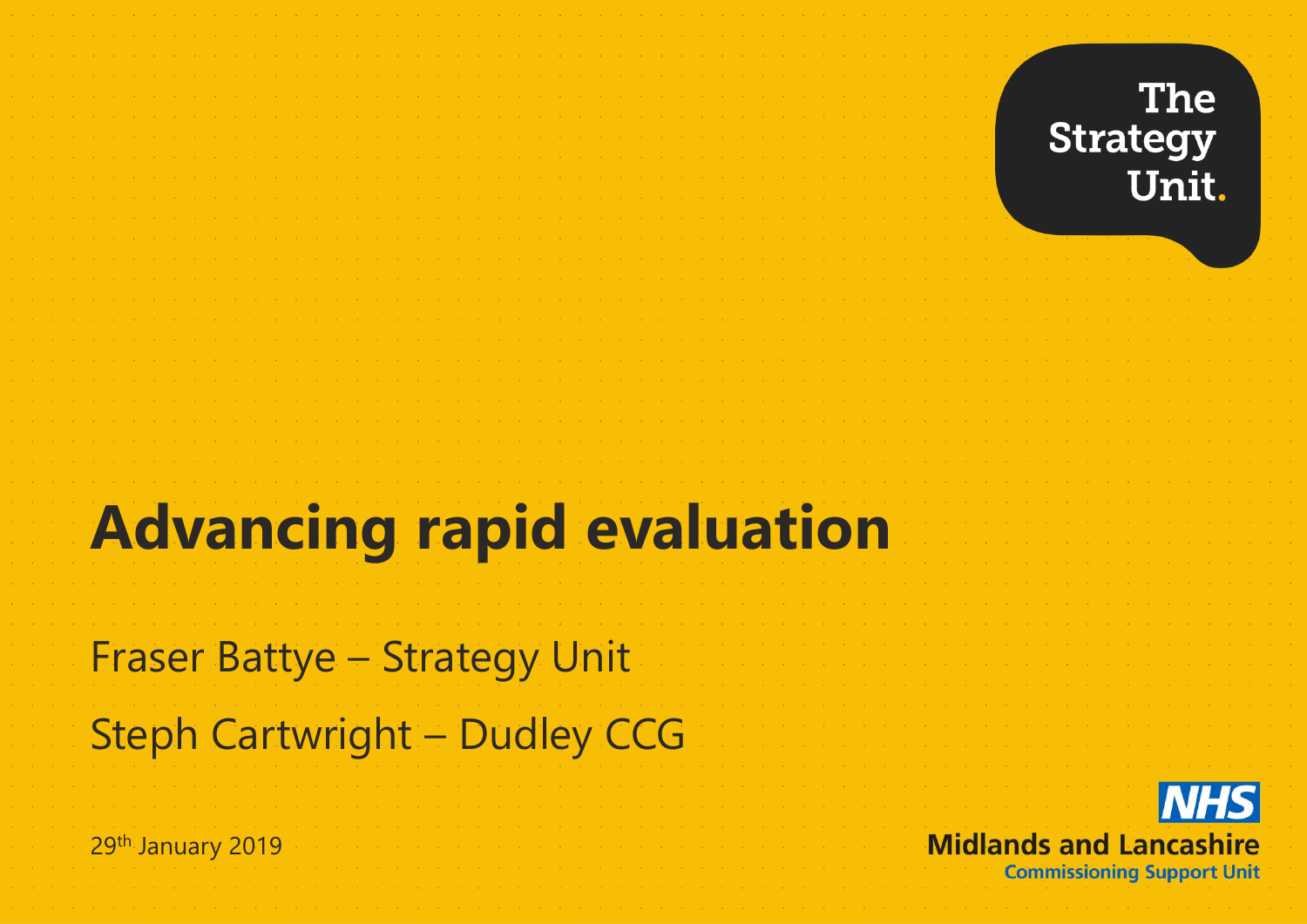### **The Yin and Yang of rapid evaluation…**



**…a gestalt perspective on the Dudley vanguard evaluation**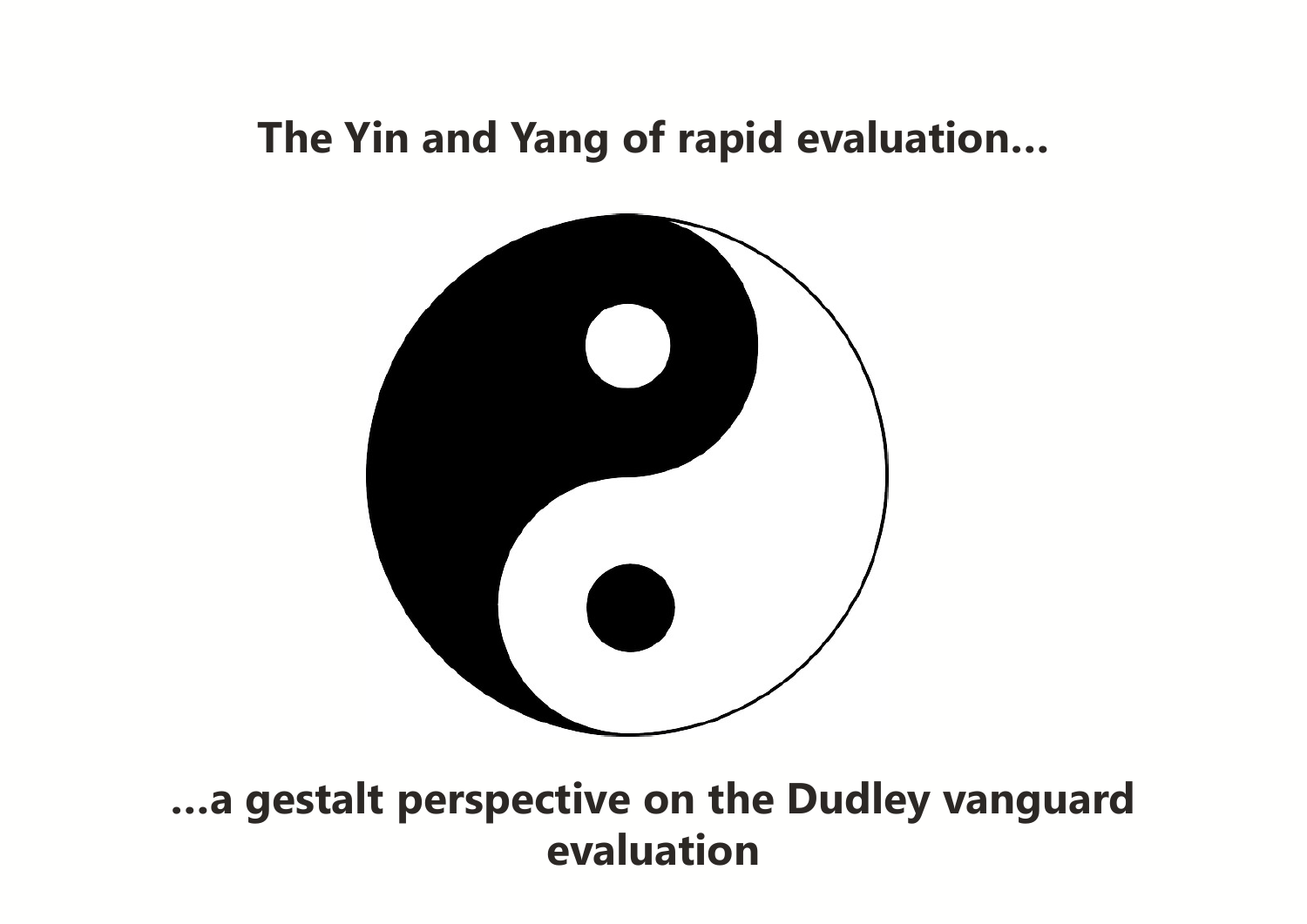**1: The evaluator's role** 



### **3: Conclusions and lessons from these interactions**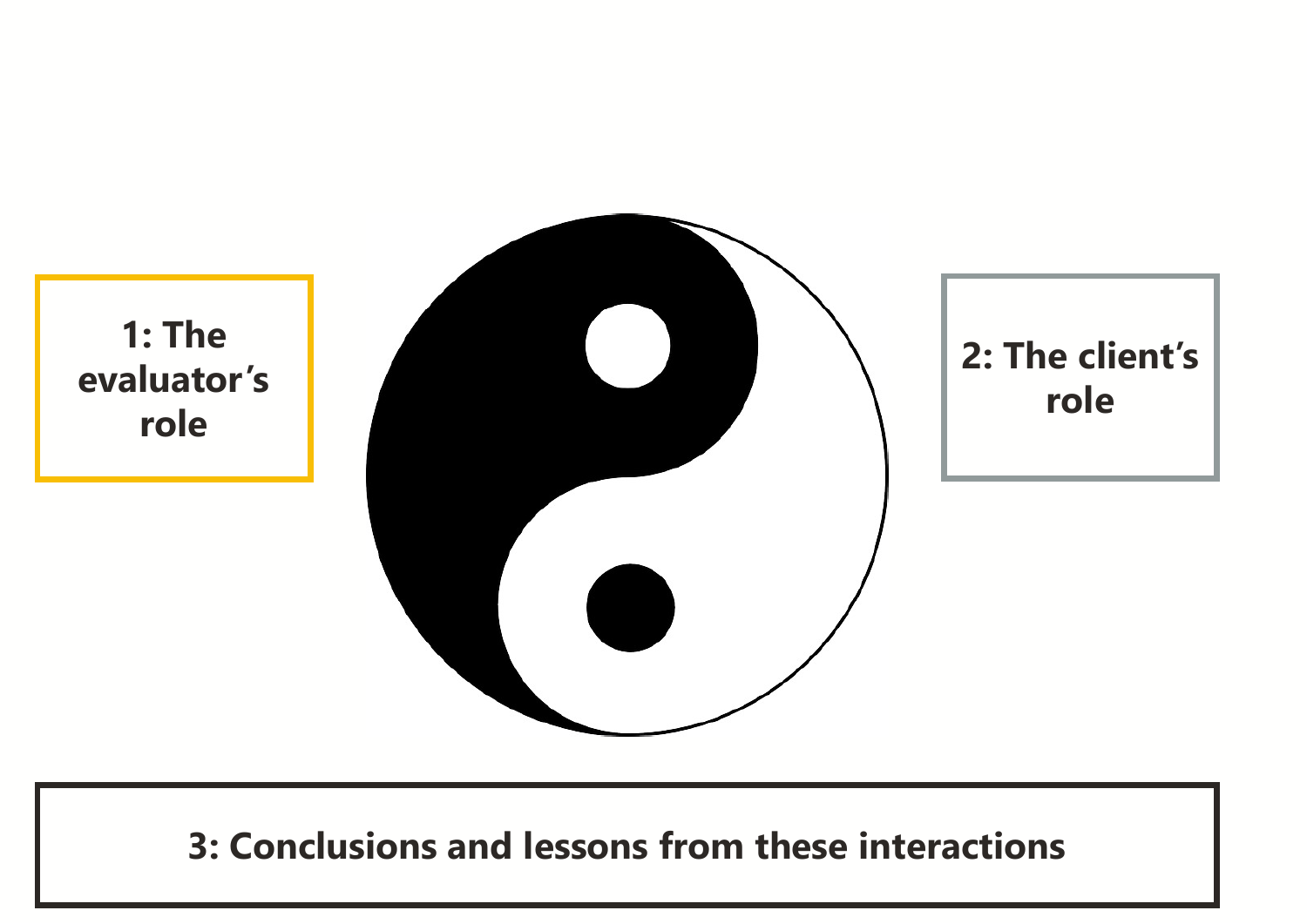## **Several of the factors that made this work a success relate to the way we designed and ran the evaluation**

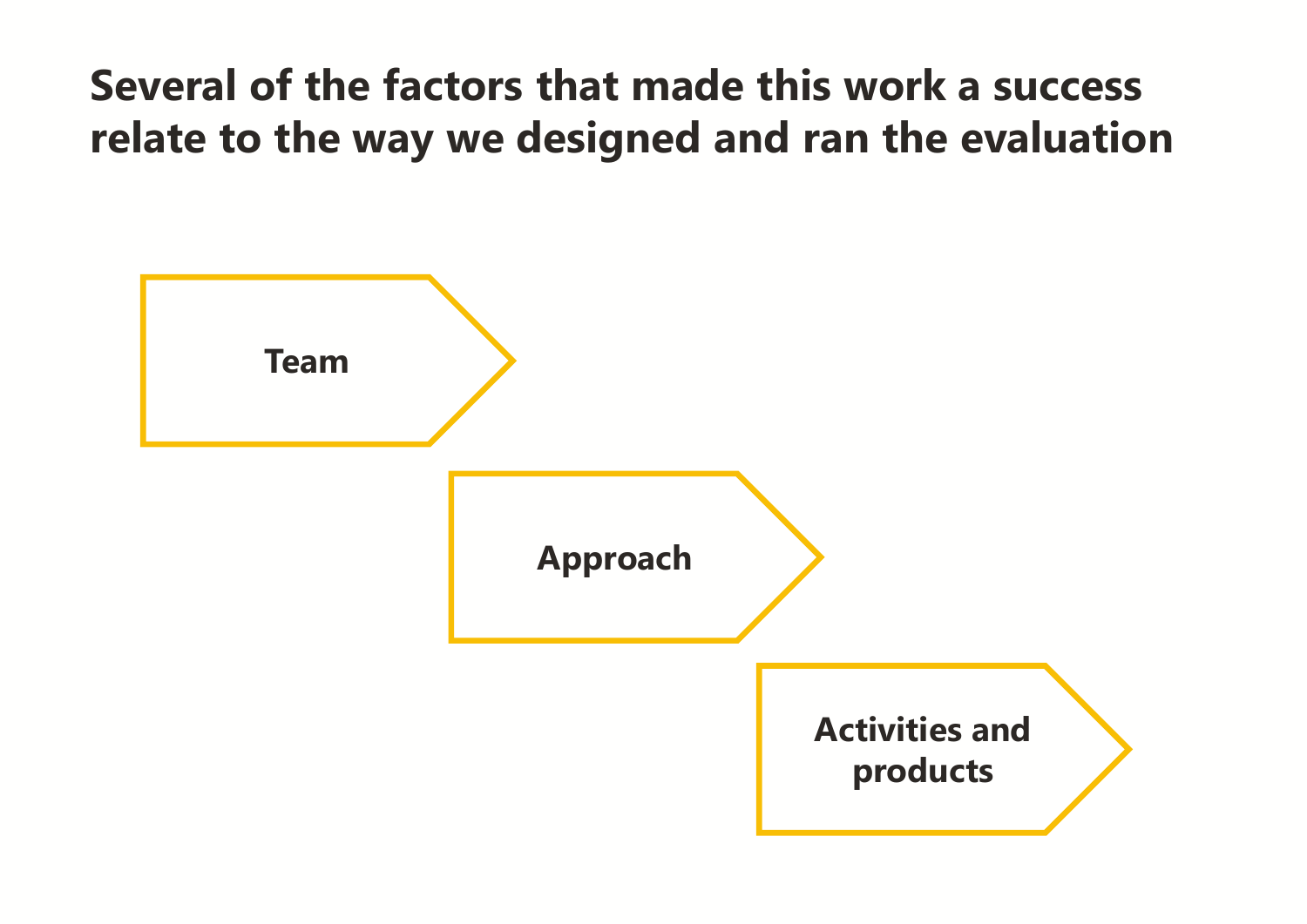## **Our team was multi-disciplinary and multi-sector**



- Lead, overall evaluation strategy and 'translation'
- Specific expertise in quantitative elements



- Academic and subject expertise
- Rigour in qualitative methods



- Research consultancy, capacity to do quickly
- Economics expertise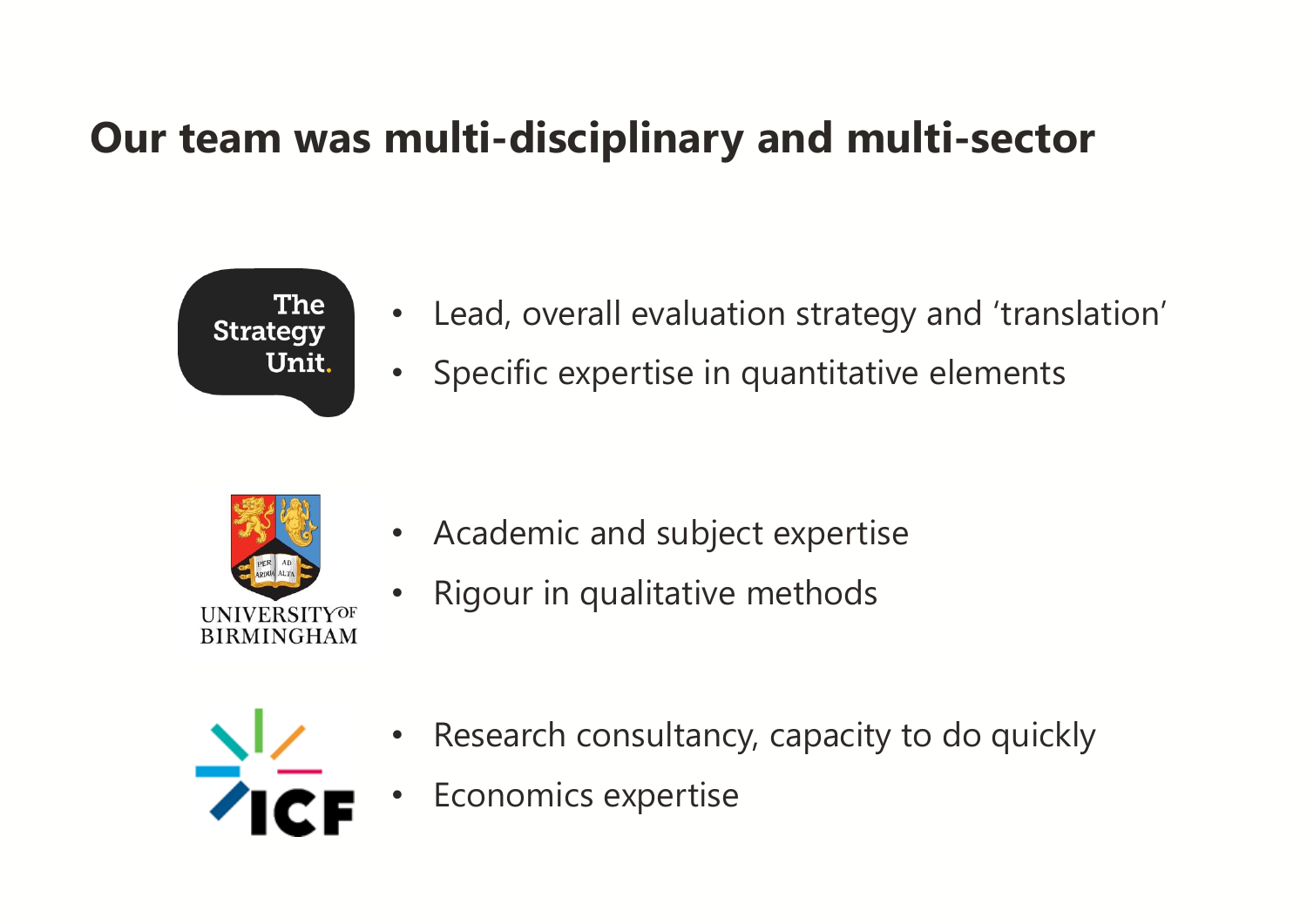### **We embraced the complexity of Dudley's vanguard…**

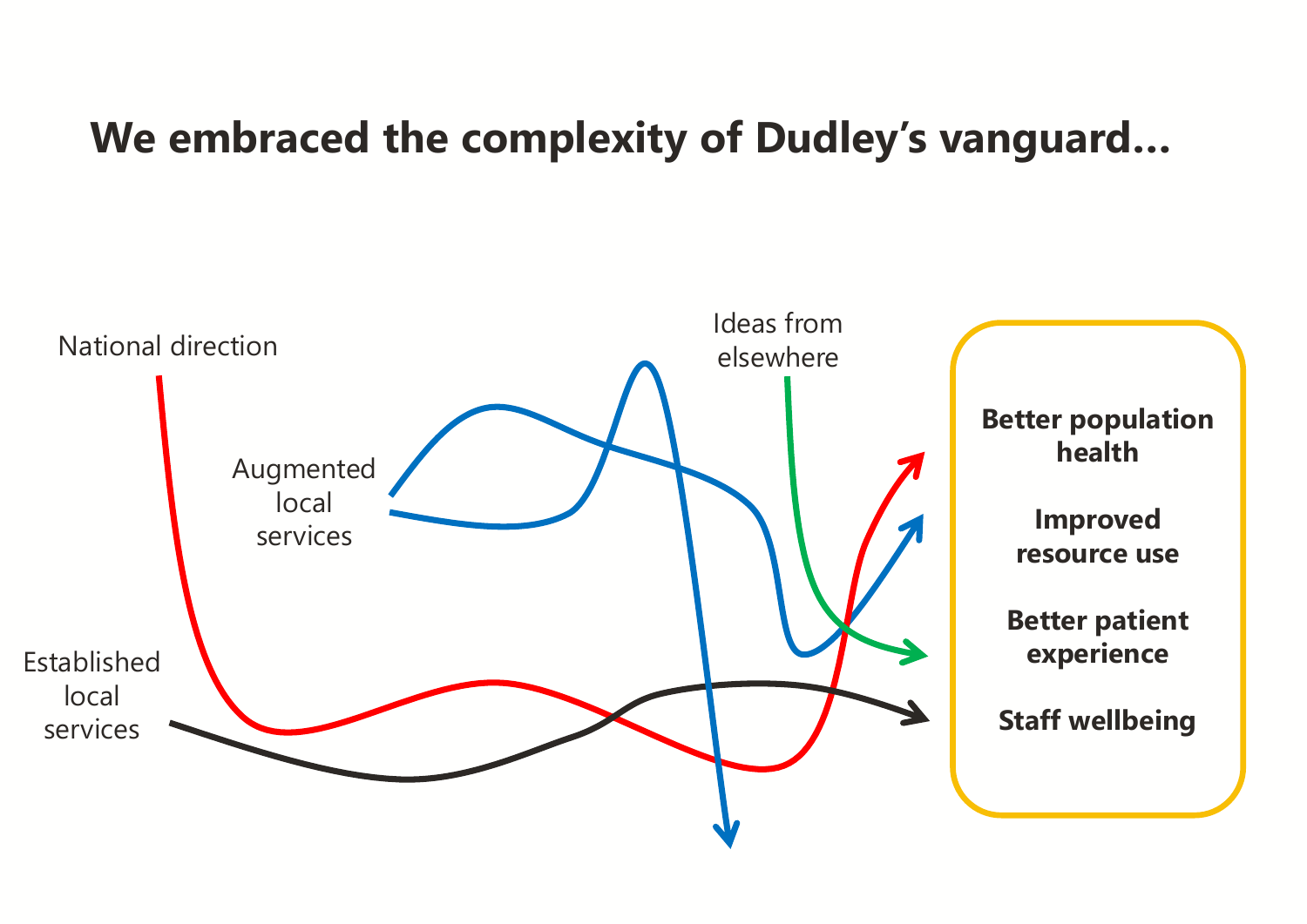## **…and worked with Dudley's Partnership Board to agree an overall evaluation strategy**



Close working with local system; focus on translation and formative advice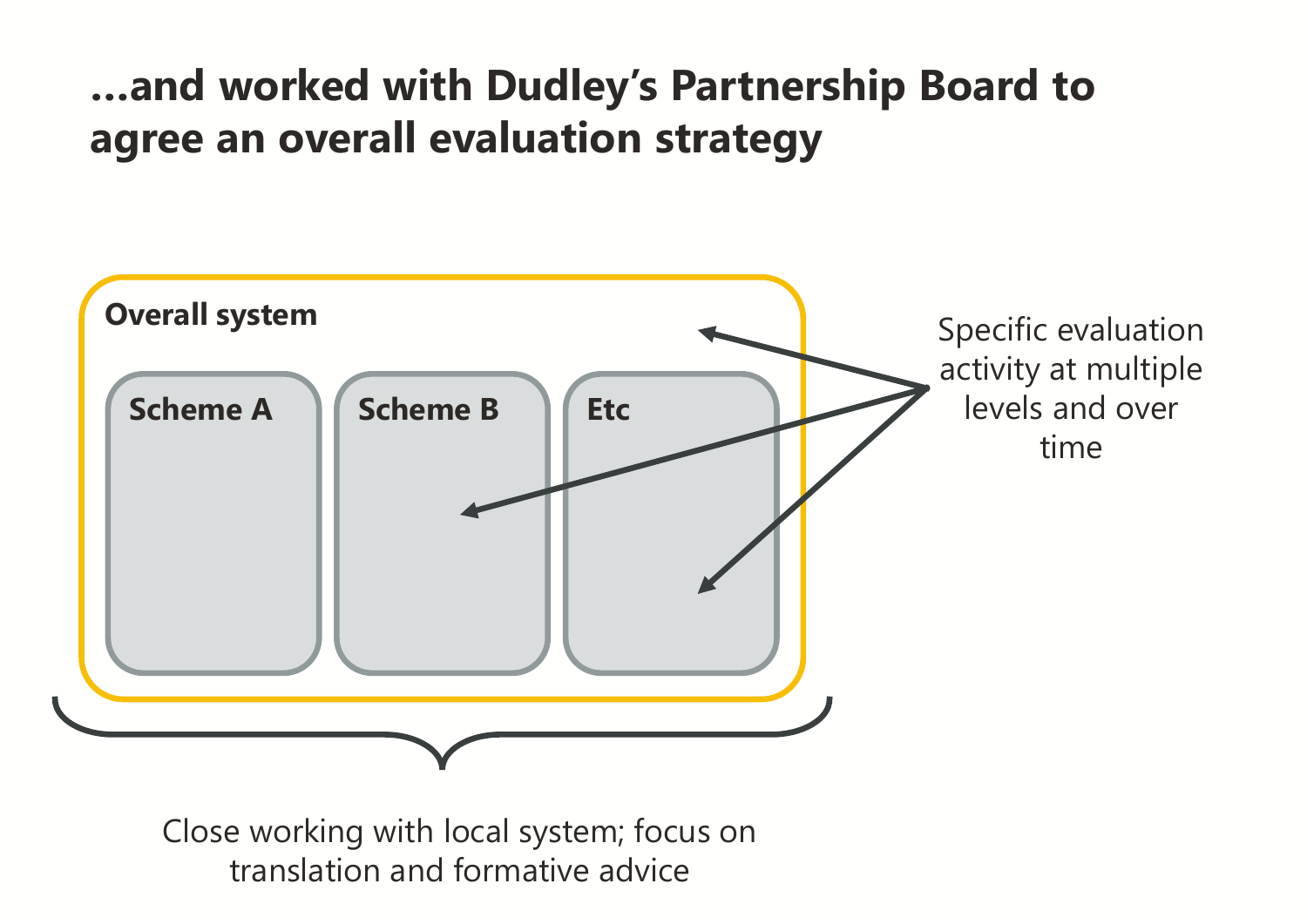## **We took a nuanced view on impacts and causation**

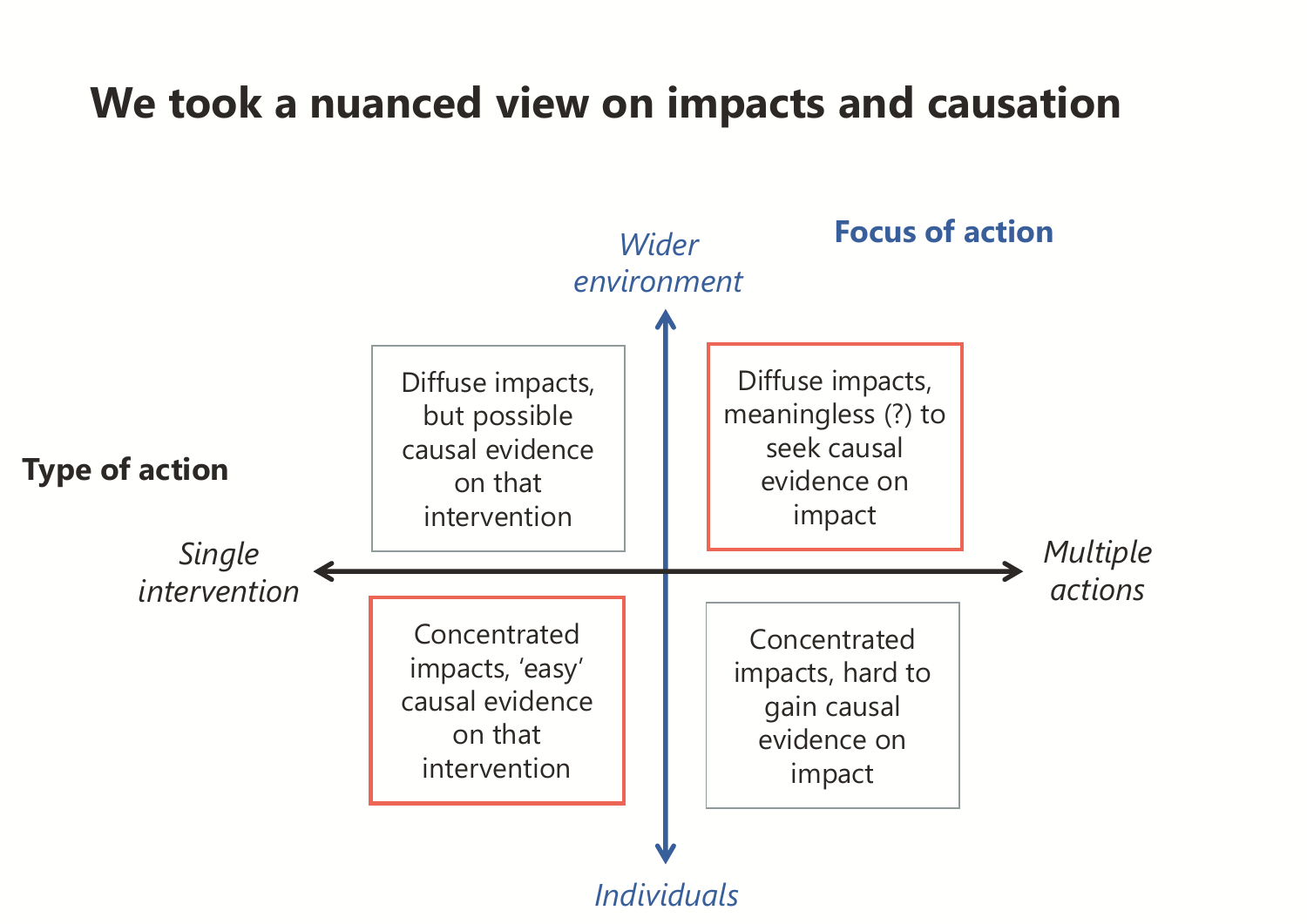## **We produced multiple (generally) brief outputs, housed on a microsite**

01/12/2017 SERVICE IMPROVEMENT | PRIMARY CARE

#### **Dudley System Performance** Report

In order to help Dudley's Partnership Board track progress towards high level goals, this report presents a series of performance measures for Dudl

13/03/2018 SERVICE IMPROVEMENT

Economic analysis of **Dudley Quality Outcomes for Health** 

Dudley replaced the Quality and Outcomes Framework (QOF) with the Dudley Quality Outcomes for Health framework





03/07/2018 SERVICE IMPROVEMENT Public engagement with the new care model and communicating the

vision

23/02/2018

SERVICE IMPROVEMENT Evaluation of the **Patient Activation** Measure (PAM) pilot

### **Plus:**

- 'Lessons from the vanguard' papers written with the CCG
- Short 'talking heads' videos on lessons learnt

• Lots of local / national presentations and engagement

#### **Search 'Dudley MCP Strategy Unit'**

One of the core features of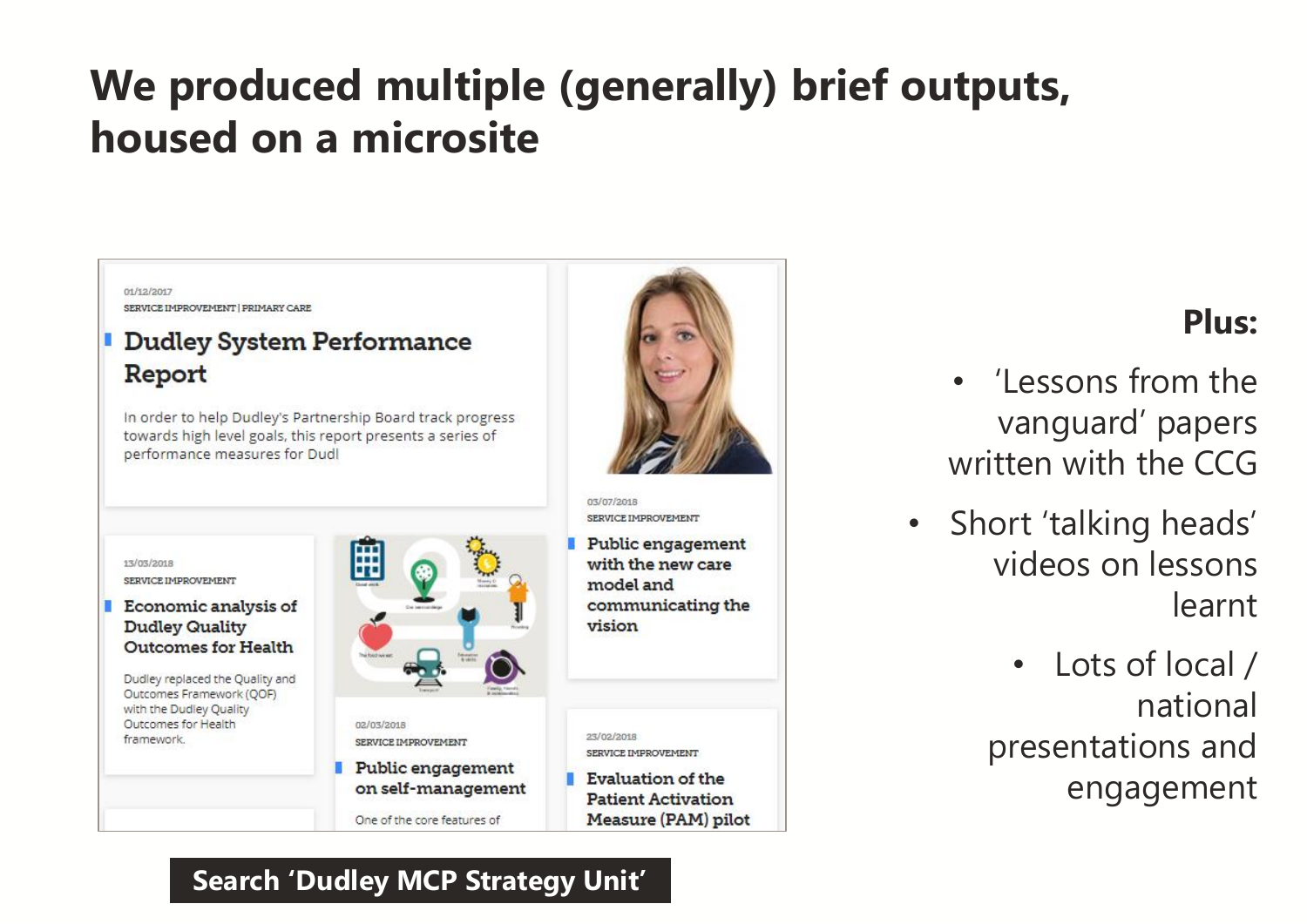## **Some outputs were**  *highly* **applied**

The<br>Strategy Unit

### **Evaluation of the Dudley New Care Models Programme**

**Strategic Level Evaluation** 

December 2017

**Midlands and Lancashire Commissioning Support Unit** 

#### 2: Care Coordinator

#### **Description**

Role to provide link: within / between MDTs: between primary care and hospital services.

Focus on most at risk of unplanned care - both preventative and supporting discharge from hospital.

#### **Judgements**

| 1: Clear                |
|-------------------------|
| 1: Clear                |
| 2: Partly               |
| 3: Moderately well      |
| 3: Moderately effective |
| $1:$ High               |
|                         |

#### **Conclusions**

Early stage of development. Discharge element being delivered as intended; not yet fully integrated into all practices / MDTs.

**Others potentially sensitive and relevant to national policy**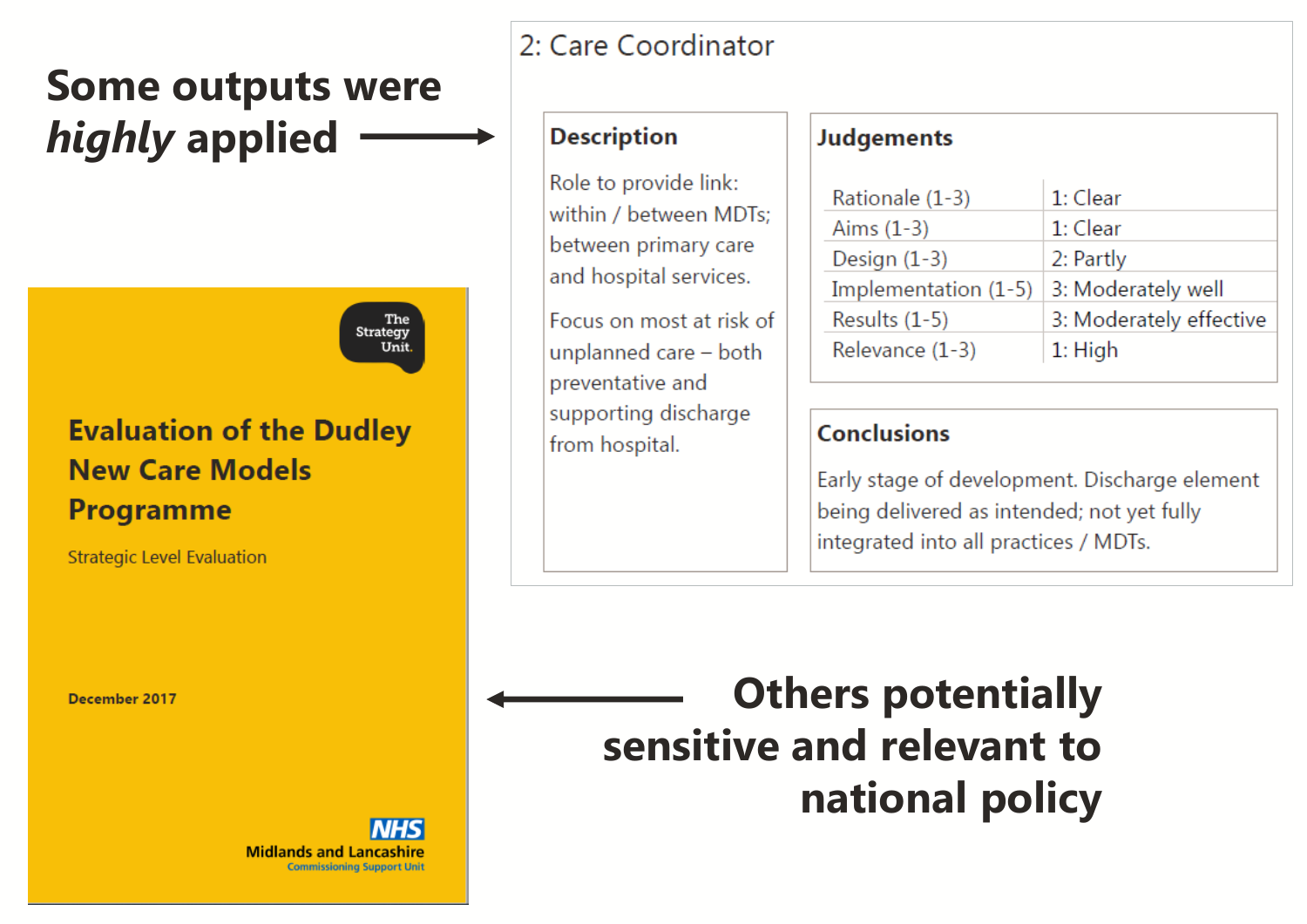

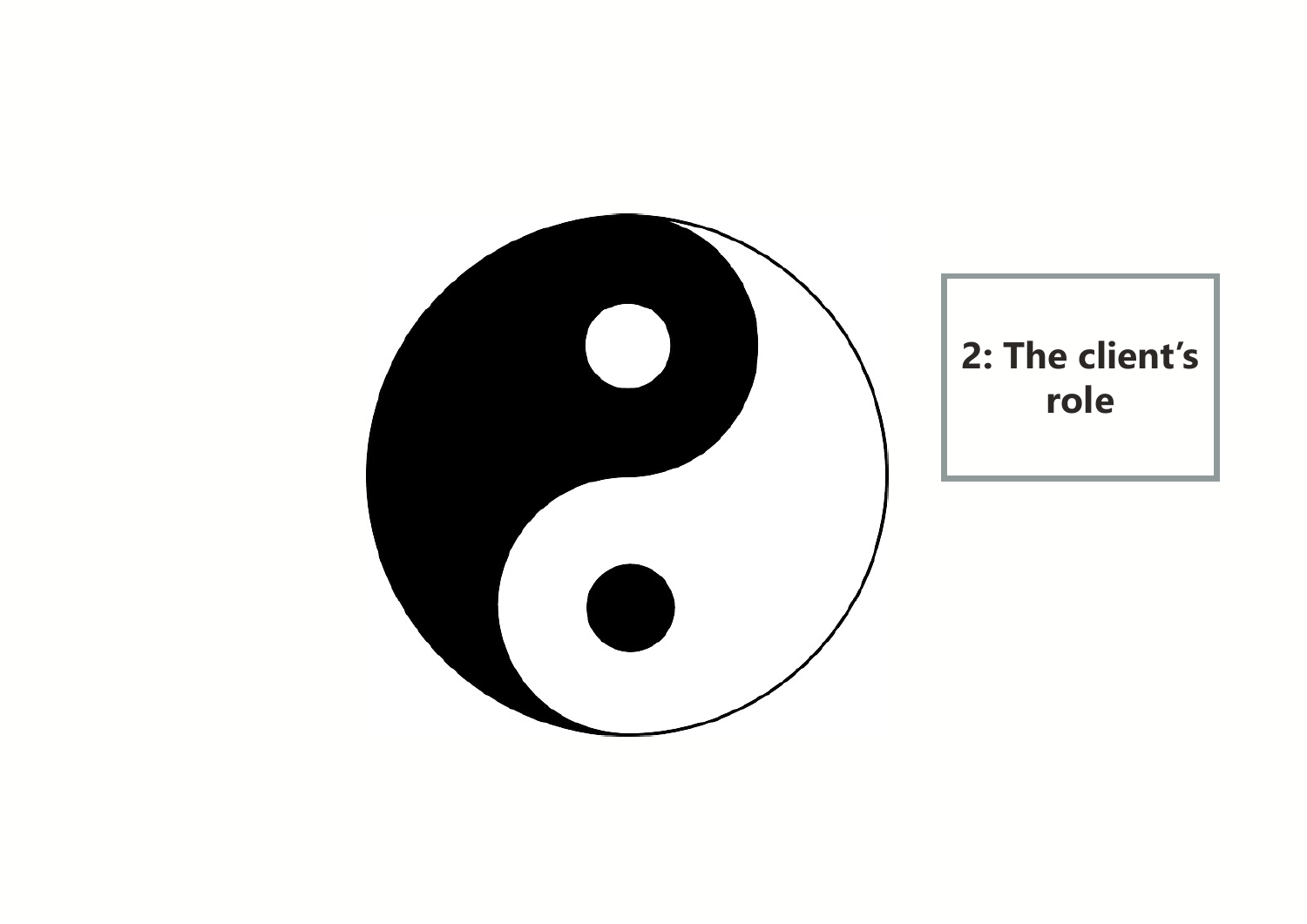## **We did a good job, but Dudley CCG exhibited a series of characteristics that made the work a success**



**To what extent is this usual in the NHS?**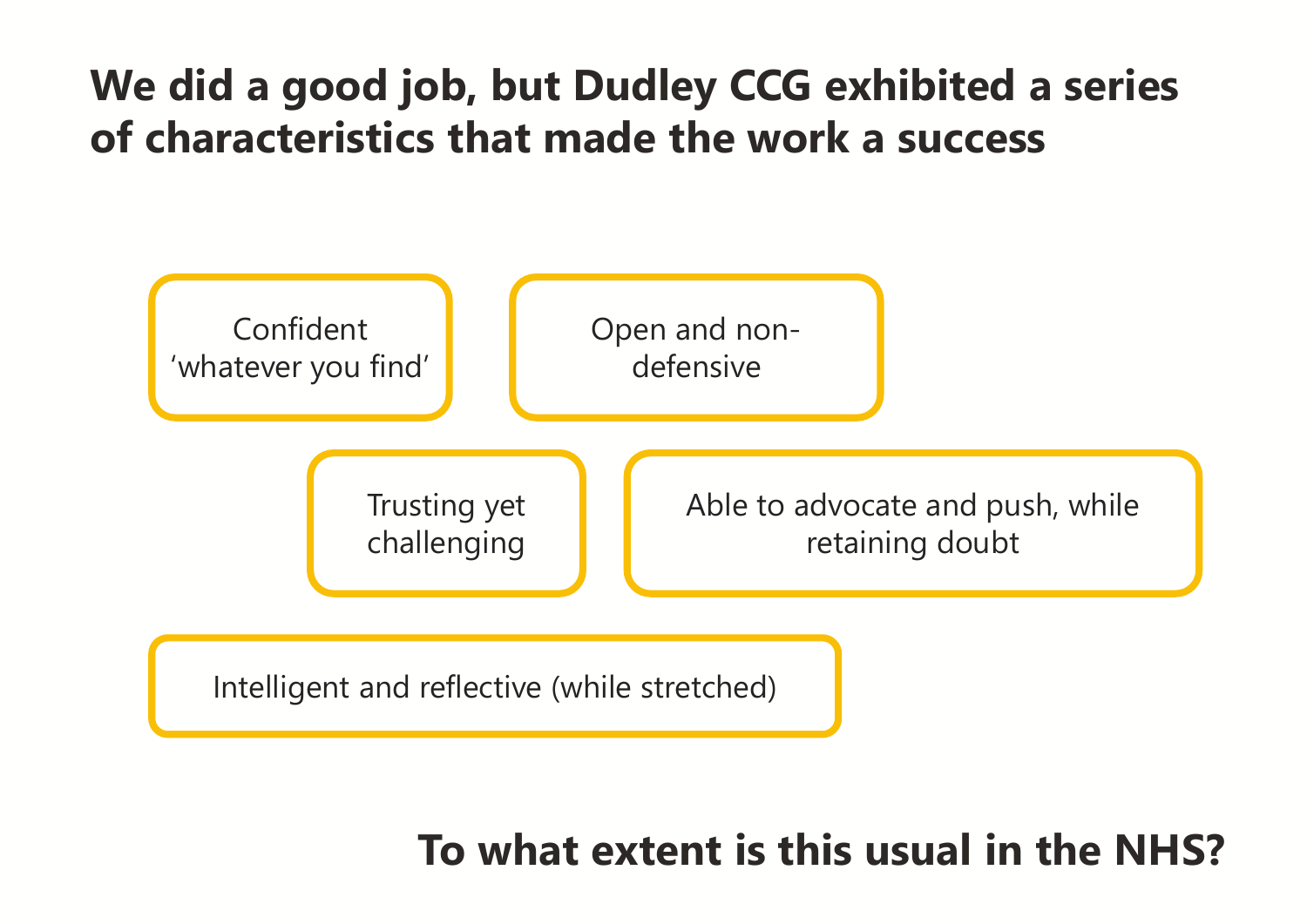

**3: Conclusions and lessons from these interactions**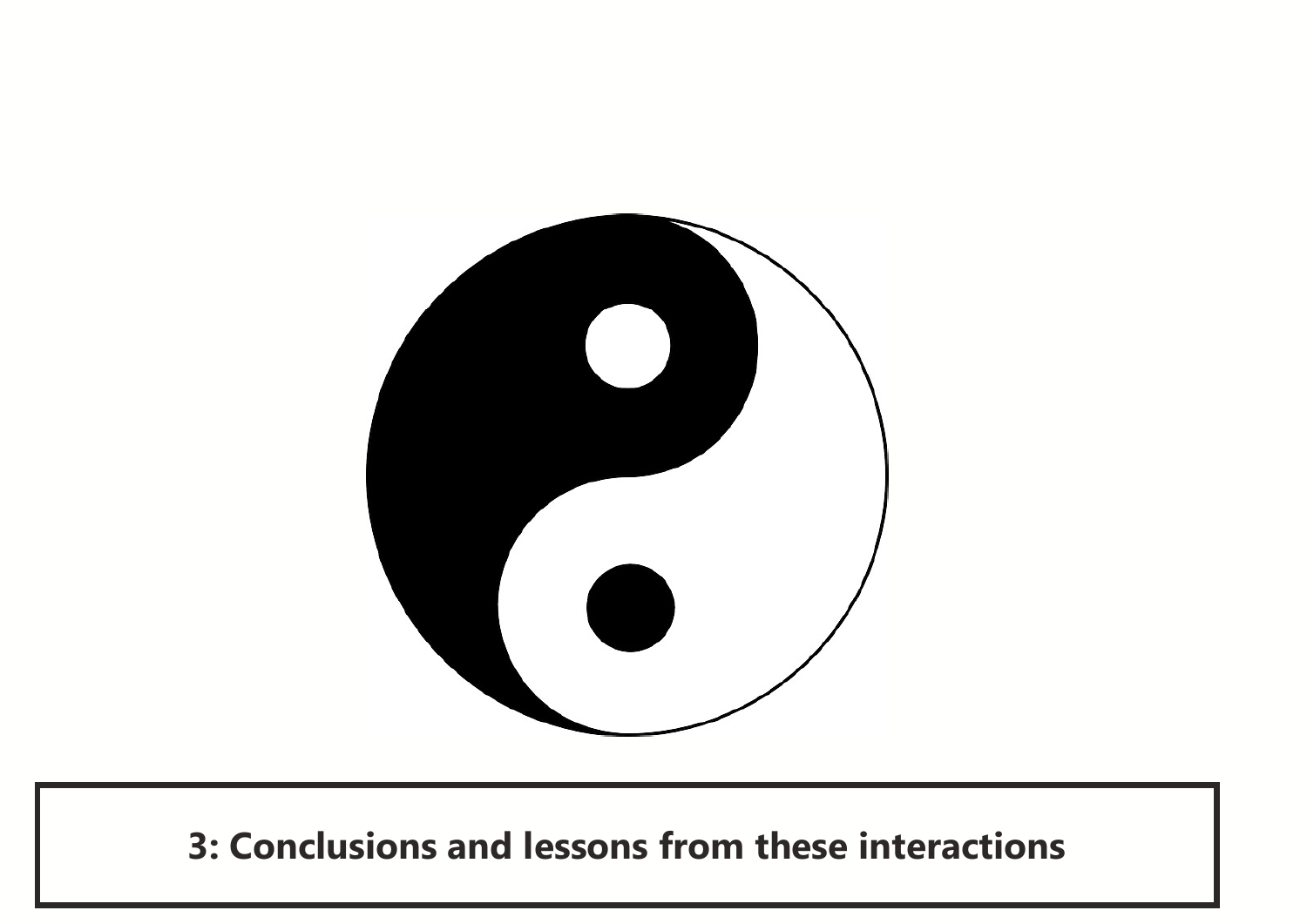## **Rapid evaluation requires a blend of attributes, which challenge both evaluators and their clients**